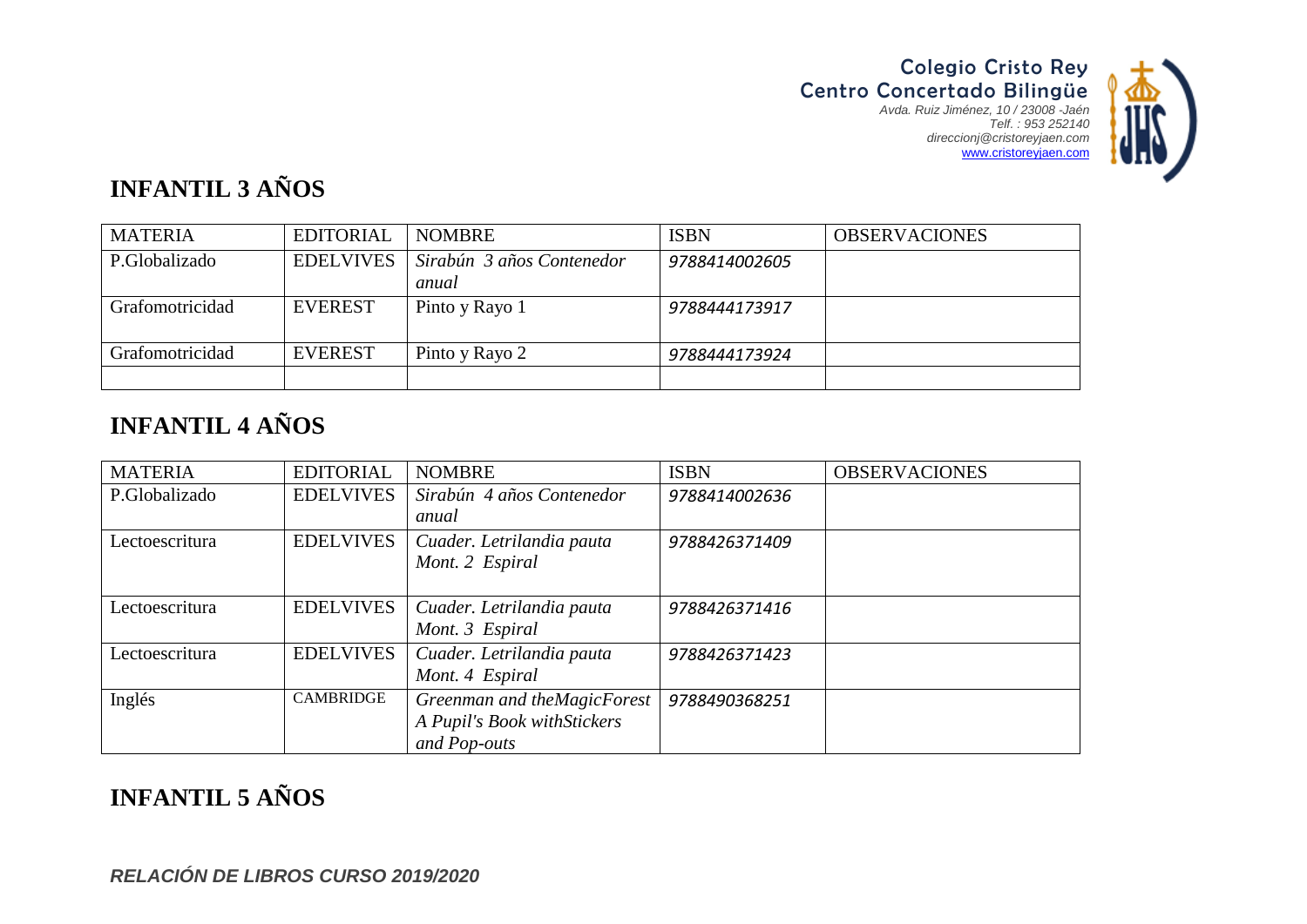Colegio Cristo Rey Centro Concertado Bilingüe *Avda. Ruiz Jiménez, 10 / 23008 -Jaén Telf. : 953 252140 direccionj@cristoreyjaen.com* www.cristoreyjaen.com



| <b>MATERIA</b> | <b>EDITORIAL</b> | <b>NOMBRE</b>                     | <b>ISBN</b>   | <b>OBSERVACIONES</b> |
|----------------|------------------|-----------------------------------|---------------|----------------------|
| P.Globalizado  | <b>EDELVIVES</b> | Sirabún 5 años Contenedor         | 9788414002667 |                      |
|                |                  | anual                             |               |                      |
| Lectoescritura | <b>EDELVIVES</b> | Cuader. Letrilandia pauta         | 9788426371430 |                      |
|                |                  | Mont. 5 Espiral                   |               |                      |
|                |                  |                                   |               |                      |
| Lectoescritura | <b>EDELVIVES</b> | Cuader. Letrilandia pauta         | 9788426371447 |                      |
|                |                  | Mont. 6 Espiral                   |               |                      |
|                |                  |                                   |               |                      |
| Lectura        | <b>EDELVIVES</b> | Letrilandia Cartilla 1            | 9788426355836 |                      |
| Inglés         | <b>CAMBRIDGE</b> | Greenman and                      | 9788490368343 |                      |
|                |                  | theMagicForest B Pupil's          |               |                      |
|                |                  | <b>Book withStickers and Pop-</b> |               |                      |
|                |                  | outs                              |               |                      |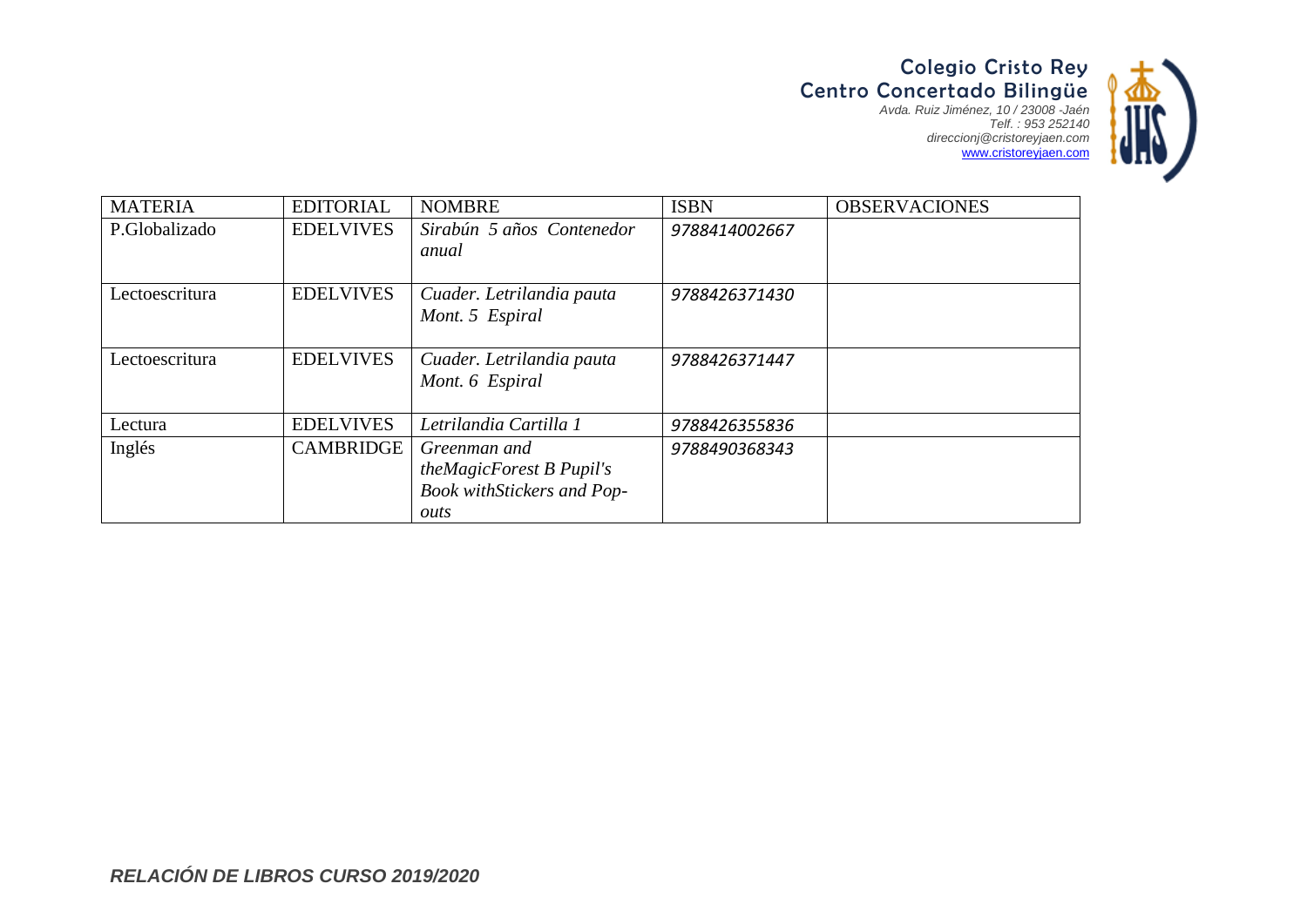

### **PRIMER CURSO**PRIMARIA

| <b>MATERIA</b>        | <b>EDITORIAL</b> | <b>NOMBRE</b>                   | <b>ISBN</b>   | <b>OBSERVACIONES</b> |
|-----------------------|------------------|---------------------------------|---------------|----------------------|
| <b>NATURAL</b>        | <b>CAMBRIDGE</b> | <b>SCIENCE PACK 1 ANDALUCÍA</b> | 9788413223537 | Pupil's Book Pack    |
| <b>SCIENCE</b>        |                  | ED.                             |               |                      |
| <b>SOCIAL SCIENCE</b> |                  |                                 |               |                      |
| <b>LENGUA</b>         | <b>EDELVIVES</b> | LENGUA CASTELLANA Y             | 9788414020647 |                      |
|                       |                  | LITERATURA 1º CUADRÍCULA.       |               |                      |
|                       |                  | <b>ANDALUCÍA</b>                |               |                      |
| <b>MATEMÁTICAS</b>    | <b>EDELVIVES</b> | <b>MATEMÁTICAS 1.º</b>          | 9788414020722 |                      |
|                       |                  | CUADRÍCULA. ANDALUCÍA           |               |                      |
| <b>RELIGIÓN</b>       | <b>EDELVIVES</b> | RELIGIÓN 1º PRIMARIA KUMI.      | 9788414024591 |                      |
|                       |                  | <b>ANDALUCÍA</b>                |               |                      |
| <b>INGLÉS</b>         | <b>OXFORD</b>    | ALL ABOUT US 1 CB PK AND        | 9780194116114 |                      |
| <b>MÚSICA</b>         | <b>EDELVIVES</b> | MÚSICA 1.º PRIMARIA.            | 9788414024317 |                      |
|                       |                  | SUEÑA MÚSICA - ANDALUCÍA        |               |                      |
| <b>EDUCACIÓN</b>      |                  |                                 |               |                      |
| <b>FÍSICA</b>         |                  |                                 |               |                      |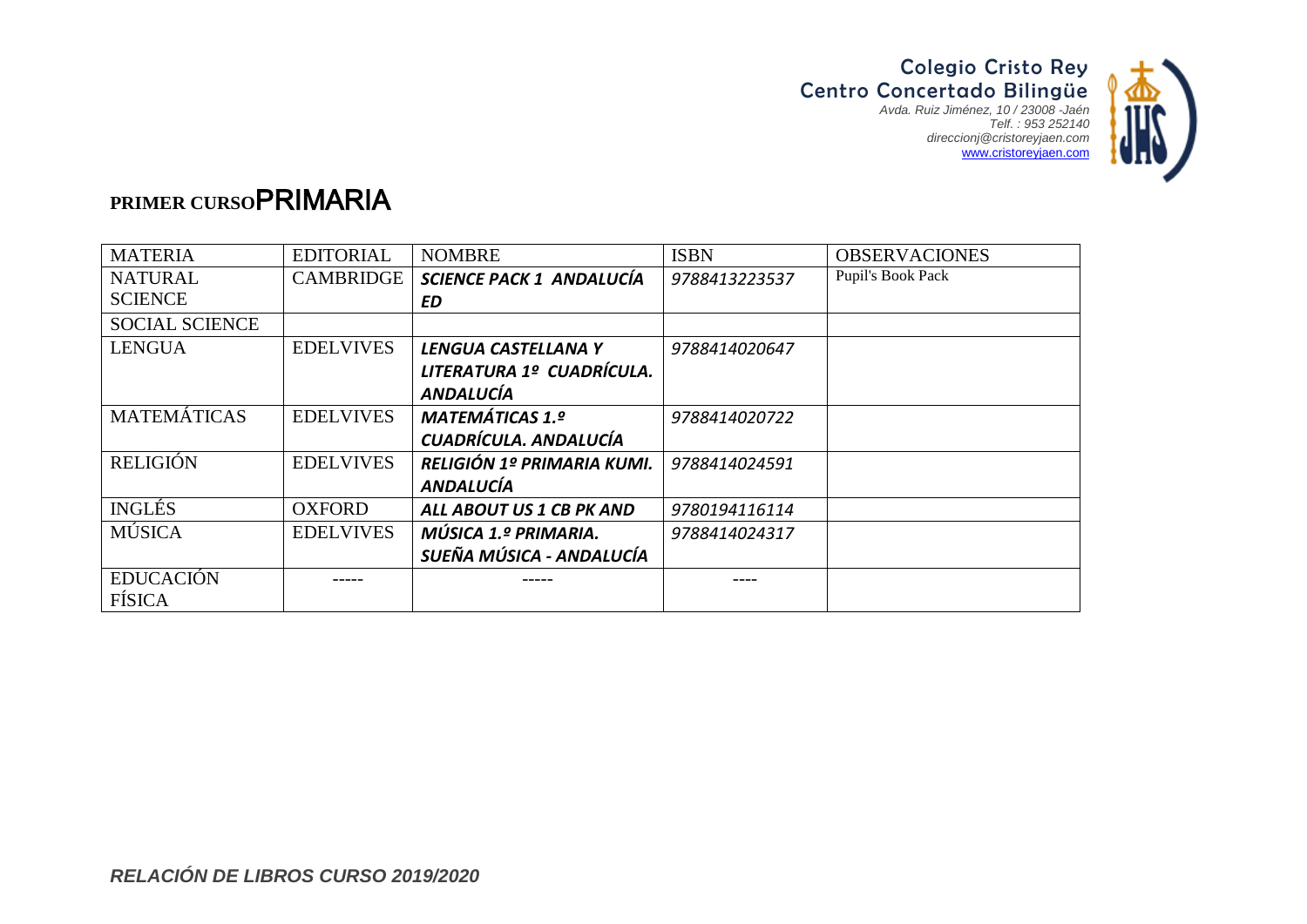

### **SEGUNDO CURSO** PRIMARIA

| <b>MATERIA</b>        | <b>EDITORIAL</b> | <b>NOMBRE</b>              | <b>ISBN</b>   | <b>OBSERVACIONES</b> |
|-----------------------|------------------|----------------------------|---------------|----------------------|
| <b>NATURAL</b>        | <b>CAMBRIDGE</b> | SCIENCE PACK 2 ANDALUCÍA   | 9788413223544 | Pupil's Book Pack    |
| <b>SCIENCE</b>        |                  | ED                         |               |                      |
| <b>SOCIAL SCIENCE</b> |                  |                            |               |                      |
| <b>LENGUA</b>         | <b>EDELVIVES</b> | LENGUA CASTELLANA Y        | 9788414020920 |                      |
|                       |                  | LITERATURA 2.º ANDALUCÍA   |               |                      |
| <b>MATEMÁTICAS</b>    | <b>EDELVIVES</b> | <b>MATEMÁTICAS 2.º</b>     | 9788414020999 |                      |
|                       |                  | <b>ANDALUCÍA</b>           |               |                      |
| <b>RELIGIÓN</b>       | <b>EDELVIVES</b> | RELIGIÓN 2º PRIMARIA KUMI. | 9788414024607 |                      |
|                       |                  | <b>ANDALUCÍA</b>           |               |                      |
| <b>INGLÉS</b>         | <b>OXFORD</b>    | ALL ABOUT US 2 CB PK AND   | 9780194116121 |                      |
| <b>MÚSICA</b>         | <b>EDELVIVES</b> | MÚSICA 2.º PRIMARIA. SUEÑA | 9788414024324 |                      |
|                       |                  | MÚSICA - ANDALUCÍA         |               |                      |
| <b>EDUCACIÓN</b>      |                  |                            |               |                      |
| FÍSICA                |                  |                            |               |                      |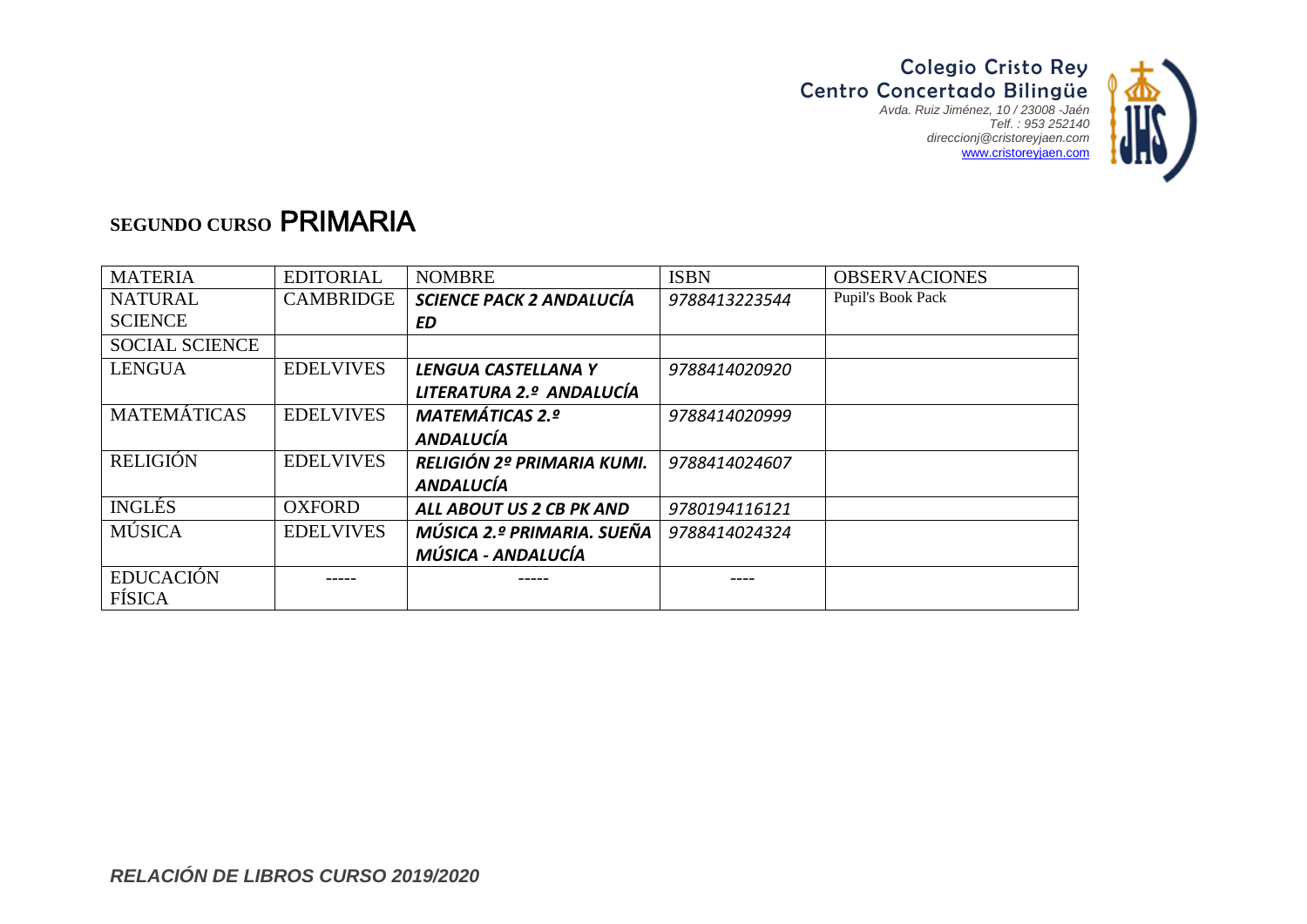

### **TERCER CURSO** PRIMARIA

| <b>MATERIA</b>        | <b>EDITORIAL</b> | <b>NOMBRE</b>                  | <b>ISBN</b>   | <b>OBSERVACIONES</b>   |
|-----------------------|------------------|--------------------------------|---------------|------------------------|
| <b>NATURAL</b>        | <b>CAMBRIDGE</b> | SCIENCE PACK 3 ANDALUCÍA       | 9788413220147 | Pupil's Book Pack      |
| <b>SCIENCE</b>        |                  | ED                             |               |                        |
| <b>SOCIAL SCIENCE</b> |                  |                                |               |                        |
| <b>LENGUA</b>         | <b>EDELVIVES</b> | LENGUA CASTELLANA Y            | 9788414021163 |                        |
|                       |                  | LITERATURA 3º ANDALUCÍA        |               |                        |
| <b>MATEMÁTICAS</b>    | <b>EDELVIVES</b> | <b>MATEMÁTICAS 3.º</b>         | 9788414021231 |                        |
|                       |                  | <b>ANDALUCÍA</b>               |               |                        |
| <b>RELIGIÓN</b>       | <b>ANAYA</b>     | <b>RELIGIÓN CATÓLICA 3</b>     | 9788469853429 |                        |
| <b>INGLÉS</b>         | <b>OXFORD</b>    | ALL ABOUT US 3 CB PK AND       | 9780194116138 |                        |
| <b>MÚSICA</b>         | <b>EDELVIVES</b> | MÚSICA 3.º PRIMARIA.           | 9788414024331 |                        |
|                       |                  | SUEÑA MÚSICA - ANDALUCÍA       |               |                        |
| <b>FRANCÉS</b>        | <b>OXFORD</b>    | <b>GALIPETTE PETIT Á PETIT</b> | 9780190513238 | No se renueva este año |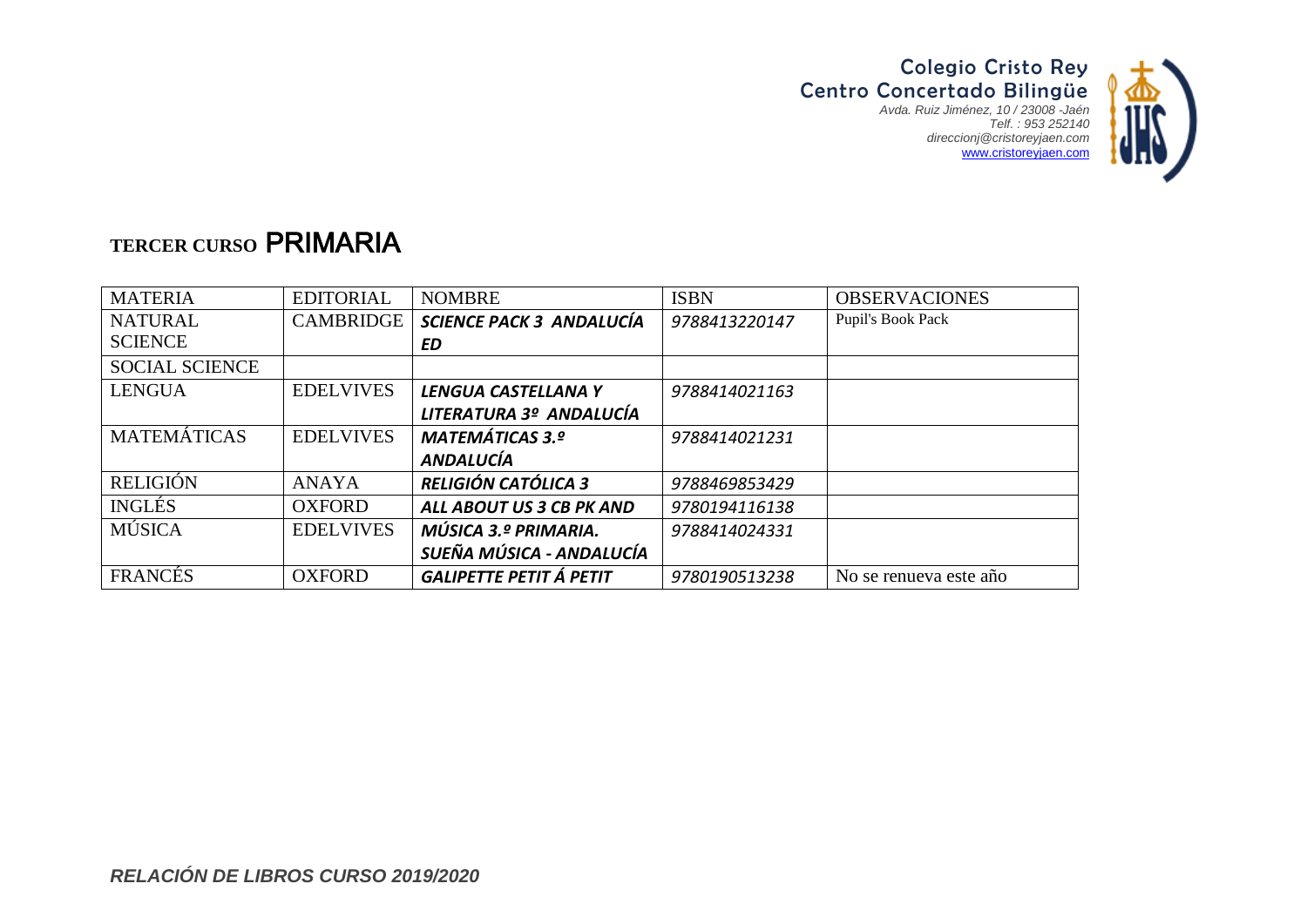

# **CUARTO CURSO** PRIMARIA

| <b>MATERIA</b>        | <b>EDITORIAL</b> | <b>NOMBRE</b>                  | <b>ISBN</b>   | <b>OBSERVACIONES</b>   |
|-----------------------|------------------|--------------------------------|---------------|------------------------|
| <b>NATURAL</b>        | CAMBRIDGE        | SCIENCE PACK 4 ANDALUCÍA       | 9788413220154 | Pupil's Book Pack      |
| <b>SCIENCE</b>        |                  | ED                             |               |                        |
| <b>SOCIAL SCIENCE</b> |                  |                                |               |                        |
| <b>LENGUA</b>         | <b>EDELVIVES</b> | LENGUA CASTELLANA Y            | 9788414021408 |                        |
|                       |                  | LITERATURA 4º ANDALUCÍA        |               |                        |
| <b>MATEMÁTICAS</b>    | <b>EDELVIVES</b> | <b>MATEMÁTICAS 4.º</b>         | 9788414021477 |                        |
|                       |                  | <b>ANDALUCÍA</b>               |               |                        |
| <b>RELIGIÓN</b>       | <b>ANAYA</b>     | <b>RELIGIÓN CATÓLICA 4</b>     | 9788469853436 |                        |
| <b>INGLÉS</b>         | <b>OXFORD</b>    | ALL ABOUT US 4 CB PK AND       | 9780194116145 |                        |
| <b>MÚSICA</b>         | <b>EDELVIVES</b> | MÚSICA 4.º PRIMARIA.           | 9788414024348 |                        |
|                       |                  | SUEÑA MÚSICA - ANDALUCÍA       |               |                        |
| FRANCÉS               | <b>OXFORD</b>    | <b>GALIPETTE PETIT Á PETIT</b> | 9780190516505 | No se renueva este año |
|                       |                  |                                |               |                        |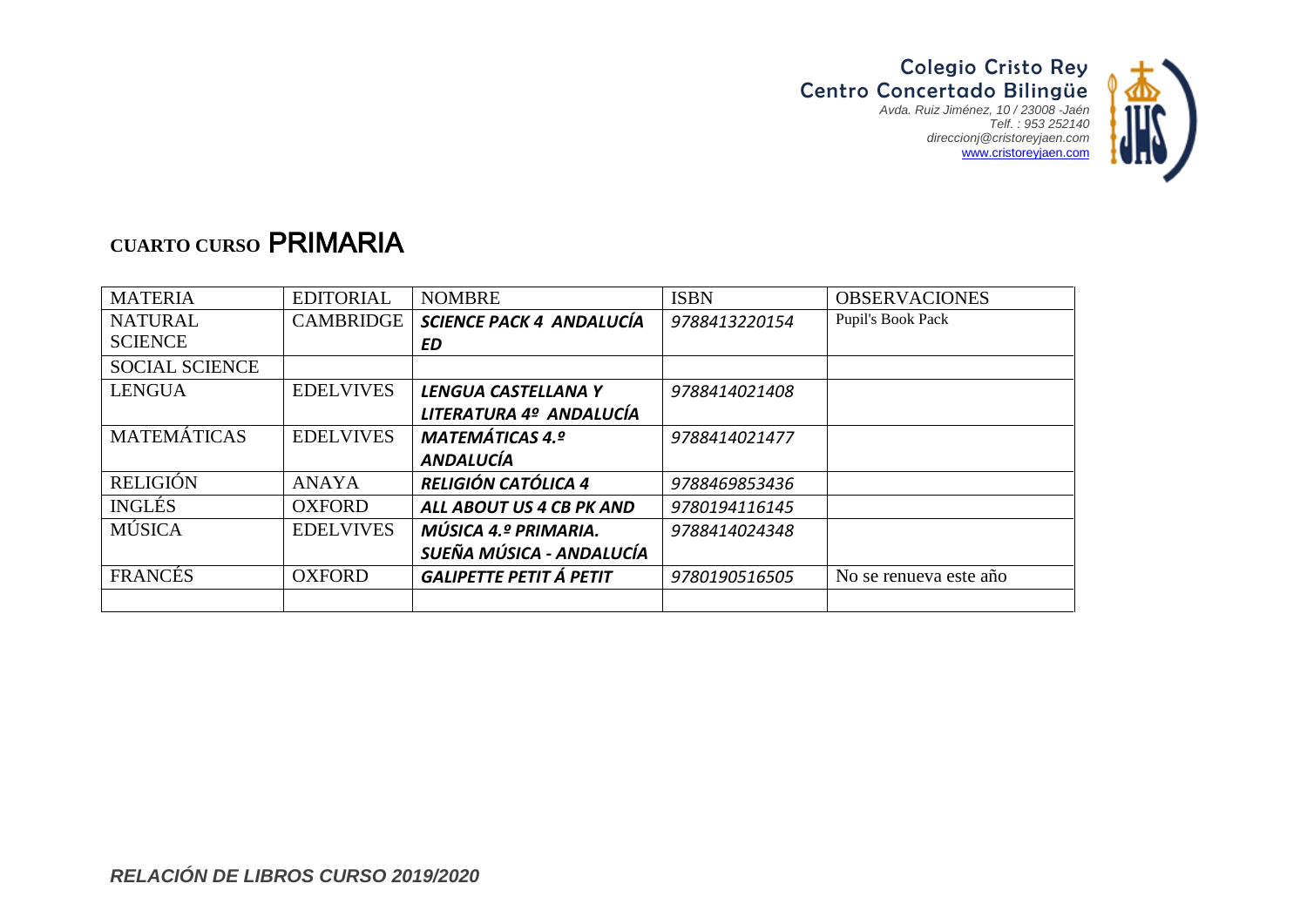

### **QUINTO CURSO** PRIMARIA

| <b>MATERIA</b>        | <b>EDITORIAL</b> | <b>NOMBRE</b>                  | <b>ISBN</b>   | <b>OBSERVACIONES</b>   |
|-----------------------|------------------|--------------------------------|---------------|------------------------|
| <b>NATURAL</b>        | <b>CAMBRIDGE</b> | SCIENCE PACK 5 ANDALUCÍA       | 9788413220161 | Pupil's Book Pack      |
| <b>SCIENCE</b>        |                  | ED                             |               |                        |
| <b>SOCIAL SCIENCE</b> |                  |                                |               |                        |
| <b>LENGUA</b>         | <b>EDELVIVES</b> | LENGUA CASTELLANA Y            | 9788414021644 |                        |
|                       |                  | LITERATURA 5º ANDALUCÍA        |               |                        |
| <b>MATEMÁTICAS</b>    | <b>EDELVIVES</b> | <b>MATEMÁTICAS 5.º</b>         | 9788414021712 |                        |
|                       |                  | <b>ANDALUCÍA</b>               |               |                        |
| <b>RELIGIÓN</b>       | <b>ANAYA</b>     | <b>RELIGIÓN CATÓLICA 5</b>     | 9788469856321 |                        |
| <b>INGLÉS</b>         | <b>OXFORD</b>    | ALL ABOUT US 5 CB PK AND       | 9780194116152 |                        |
| <b>MÚSICA</b>         | <b>EDELVIVES</b> | MÚSICA 5.º PRIMARIA.           | 9788414024355 |                        |
|                       |                  | SUEÑA MÚSICA - ANDALUCÍA       |               |                        |
| EDUCACIÓN PARA        | <b>ANAYA</b>     | EDUCACIÓN PARA LA              | 9788469856543 |                        |
| LA CIUDADANÍA         |                  | CIUDADANÍA Y LOS               |               |                        |
|                       |                  | <b>DERECHOS HUMANOS</b>        |               |                        |
| FRANCÉS               | <b>OXFORD</b>    | <b>GALIPETTE PETIT Á PETIT</b> | 9780190513245 | No se renueva este año |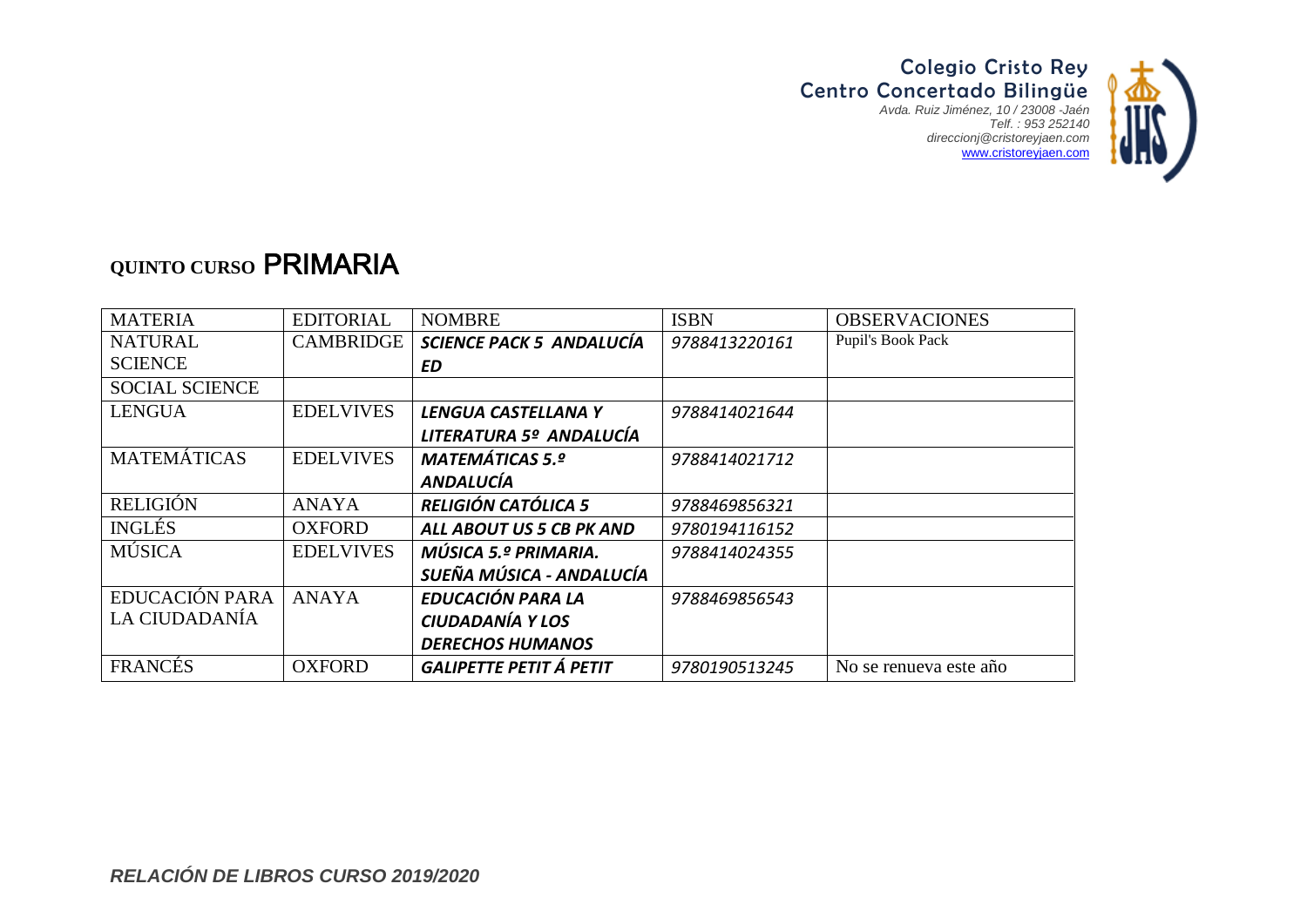

#### **SEXTO CURSO** PRIMARIA

| <b>MATERIA</b>        | <b>EDITORIAL</b> | <b>NOMBRE</b>                  | <b>ISBN</b>   | <b>OBSERVACIONES</b>   |
|-----------------------|------------------|--------------------------------|---------------|------------------------|
| <b>NATURAL</b>        | CAMBRIDGE        | SCIENCE PACK 6 ANDALUCÍA       | 9788413220178 | Pupil's Book Pack      |
| <b>SCIENCE</b>        |                  | ΕD                             |               |                        |
| <b>SOCIAL SCIENCE</b> |                  |                                |               |                        |
| <b>LENGUA</b>         | <b>EDELVIVES</b> | LENGUA CASTELLANA Y            | 9788414021880 |                        |
|                       |                  | LITERATURA 6º ANDALUCÍA        |               |                        |
| <b>MATEMÁTICAS</b>    | <b>EDELVIVES</b> | <b>MATEMÁTICAS 6.º</b>         | 9788414021958 |                        |
|                       |                  | <b>ANDALUCÍA</b>               |               |                        |
| <b>RELIGIÓN</b>       | <b>ANAYA</b>     | <b>RELIGIÓN CATÓLICA 6</b>     | 9788469856338 |                        |
| <b>INGLÉS</b>         | <b>OXFORD</b>    | ALL ABOUT US 6 CB PK AND       | 9780194116169 |                        |
| <b>MÚSICA</b>         | <b>EDELVIVES</b> | MÚSICA 6.º PRIMARIA.           | 9788414024362 |                        |
|                       |                  | SUEÑA MÚSICA - ANDALUCÍA       |               |                        |
| <b>CULTURA Y</b>      | <b>ANAYA</b>     | CULTURA Y PRÁCTICA             | 9788469856581 |                        |
| <b>PRÁCTICA</b>       |                  | <b>DIGITAL 6</b>               |               |                        |
| <b>DIGITAL</b>        |                  |                                |               |                        |
| <b>FRANCES</b>        | <b>OXFORD</b>    | <b>GALIPETTE PETIT Á PETIT</b> | 9780190516598 | No se renueva este año |

#### **DE TERCERO A SEXTO SE UTILIZARÁ LA AGENDA ESCOLAR DEL COLEGIO**

*RELACIÓN DE LIBROS CURSO 2019/2020*